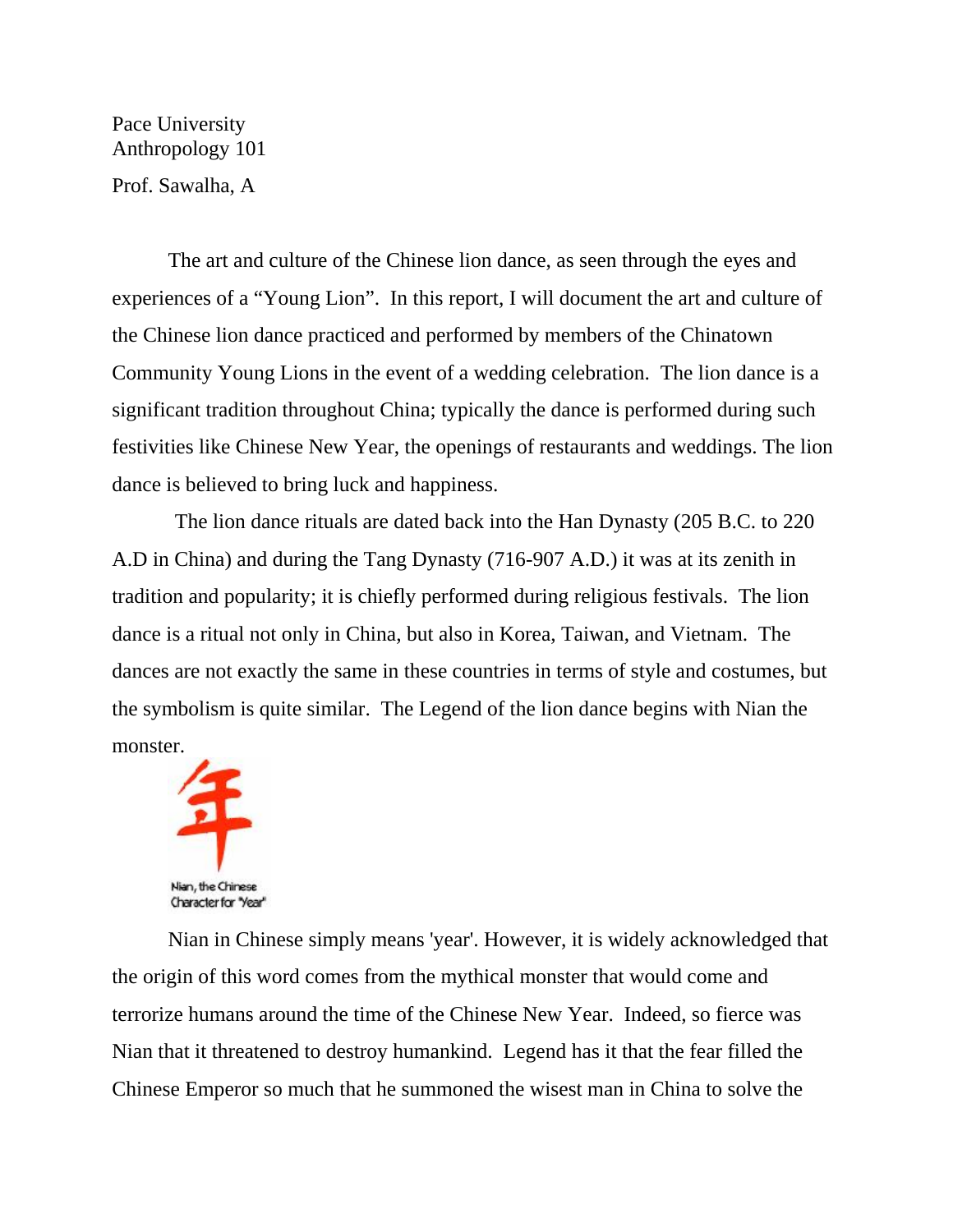problem of Nian. Seeing at first hand the destruction that Nian brought to the villagers of China, the wise man carefully approached Nian with a challenge. "*Why do you choose to kill and destroy the humans who are no match for your strength?" he asked. "Prove your real power by destroying the other monsters of the earth.*" The wise man hoping that Nian would be destroyed by the other "monsters" of the world and thus free the villagers from his destruction. But Nian being ferocious as ever took up the wise mans challenge and one year later, having destroyed all the monsters of the earth, returned to terrorize the humanity of the villagers once again. However, the day he returned, some children were playing with firecrackers, and they noticed that Nian was afraid of the noise. According to the legend on the following Chinese New Year all the villagers started playing with firecrackers and other fireworks which scared Nian away into the mountains never to be seen again. To celebrate Chinese New Years Chinese people use to play with fire works but due to former mayor Giuliani and his incredulous views on Chinatown, firecrackers are now banned from use in New York City. Today the lion dance, is sometimes referred to as the lost martial art. Quite often people observing the lion dances think that they are looking at dragons. The main difference between the lion dance and the dragon dance is that the latter is performed with more people than two people.

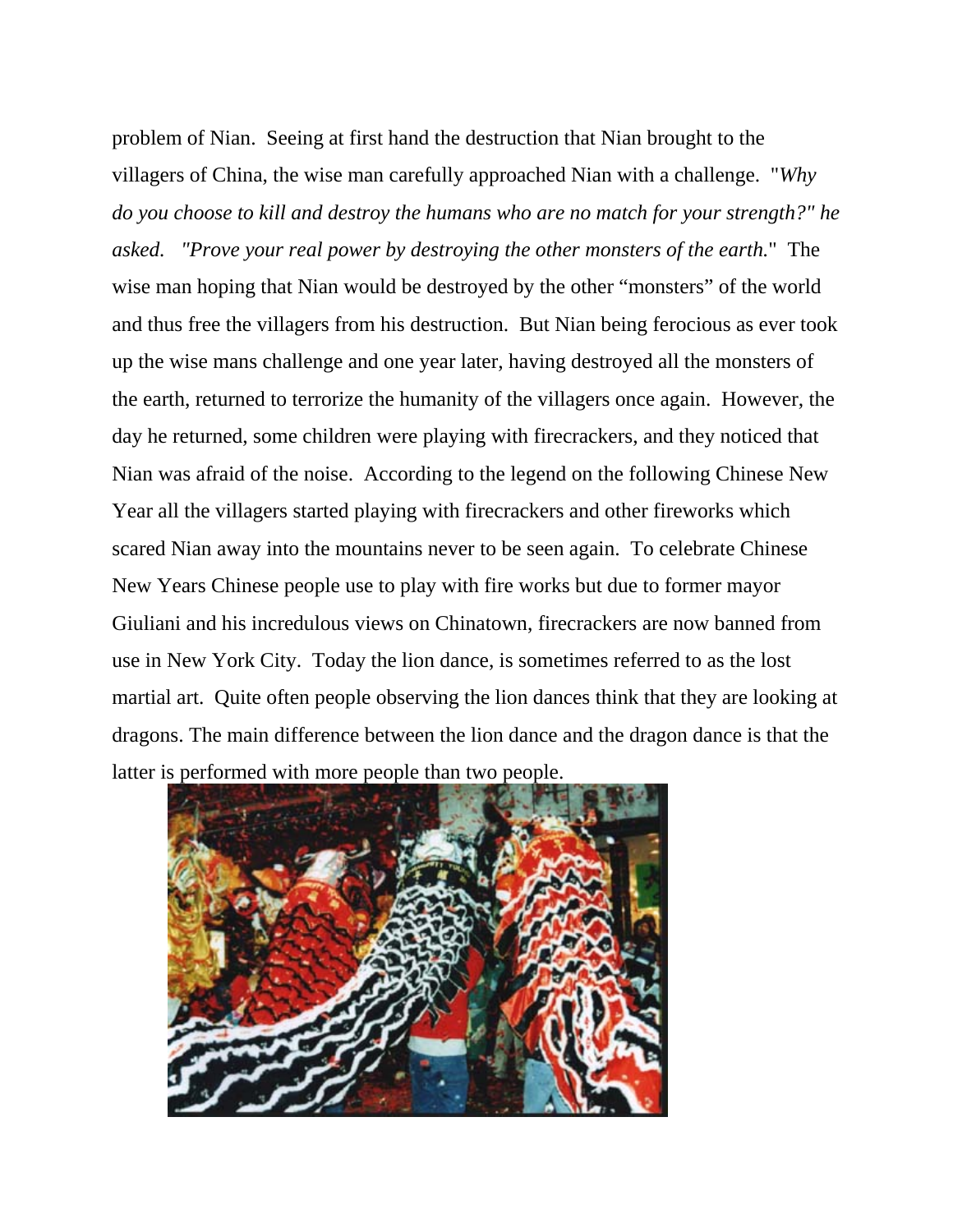The Chinatown Community Young Lions are a well-established organization located in the heart of New York City's Chinatown. The organization, which has been in existence for over 30 years, was founded in order to generate a cultural program for Chinatown's youth. The Chinatown Community Young Lions are a nonprofit organization that receives funding solely on donations alone. Chinatown Community Young Lions have three locations one on 19 Mott Street, which is the main building for Chinese New Years, another on 70 Mulberry Street where the classes are conducted and equipment is held, and the third location is at 175 Canal Street their main office where all financial transactions are made. All of these locations are centrally located in New York's Chinatown, which gives The Chinatown Community Young Lions a great push forward in attracting Chinese or Asian youths, other ethnicities are not excluded. The Chinatown Community Young Lions Inc. has performed for a variety of events during the past 30 years. Throughout the years, the Chinatown Community Young Lions have performed for New York Knicks half-time show, for former New York City Mayor David Dinkins, the late Cardinal O'Connor, the David Letterman show, and various nightclubs such as Exit and The Roxy. Through the art of the lion dance the Chinatown Community Young Lions have created an organization of up to 250 plus active members. Being apart of the Chinatown Community Young Lions Inc. for a good portion of my life has brought me closer to my community and to my culture; this is why I have chosen to do this as my "Anthropology" ritual.

The ritual usually takes place in a restaurant during the wedding banquets. This does not necessarily mean a Chinese or Asian restaurant. The first thing that we do before the ritual even commences is analyze the restaurant; we look at how the tables and chairs are construed, and where the main dance floor is located. After the analyzing is over which takes less than five minutes we then set up outside of the restaurant, the reason we do this is because most of the time we are a surprise. Not all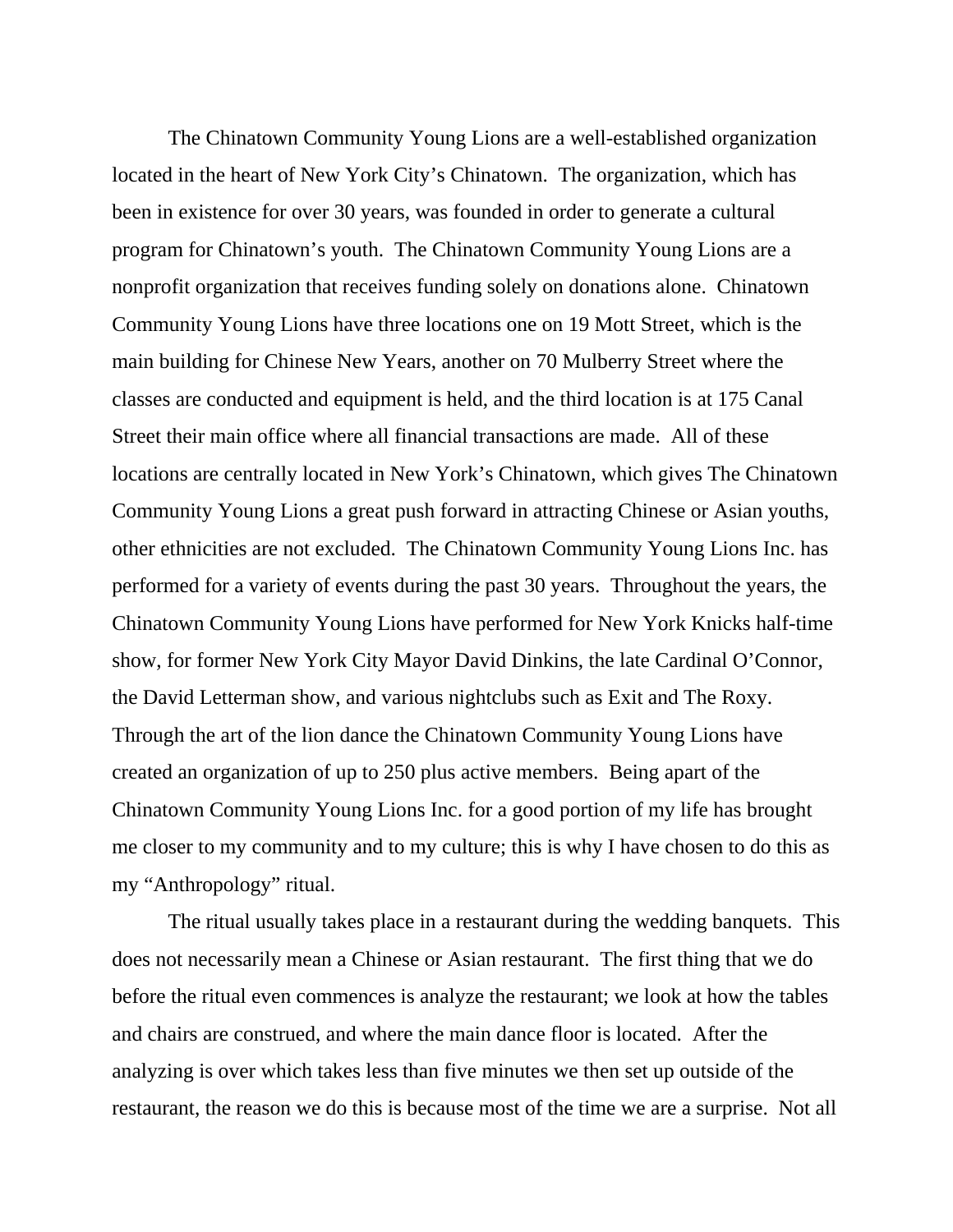Chinese weddings have this ritual and throughout the years, various other ethnicities have been requesting this ritual for their wedding. The lion dance ritual usually takes around 20 minutes depending on the dimension of the restaurant. When we finish setting up outside we wait for an announcement and with the start of the drums, the two dancers enact the art of the lion dance. One handles the head of the lion, made out of strong but light materials like paper-mache and bamboo. The other person plays the body other wise known as the tail, which is a strong cloth attached to the lion's head each lion head costs around \$500 to \$2000. There are four musicians needed and sometimes more used as substitutes if anyone starts to show fatigue. The main musician is the drummer, the one playing the large drum the other two play the cymbals, and one person plays the gong. All of the musicians accompany the lion or lions sometimes there are more than one, as it enters the restaurant. A Little Buddha teases the lions with a fan or a giant ball in fact what they really do is guide the lion so not to break anything or go the wrong way. The head dancer can move the lion's eyes, mouth, and ears for expression of moods. Every kind of move has a specific musical rhythm. The music follows the moves of the lion: the drum follows the lion; the cymbals and the gong follow the playing of the drum. The lion dance is believed to bring good fortune to all who honor the lion, by dancing the lion chases away any evil spirits which may bring bad luck through-out the year. The dramatic climax of the Lion Dance is the Choi Cheng or "Picking the Green". The green here refers to vegetable leaves usually a head of lettuce, which is then tied to a piece of string and hung up high. There is also a red envelope or li-cee attached to the string containing money. The money is for good luck. The string is usually hanging in front of the bride and groom or sometimes the bride and groom hold out the lettuce for the lion to eat. The lettuce is then "chewed" by the lion while the musicians play a dramatic rolling crescendo. The lull is broken as the lion explodes back into activity while spitting out the leaves of the lettuce. This is a symbolic act of blessing by the lion,